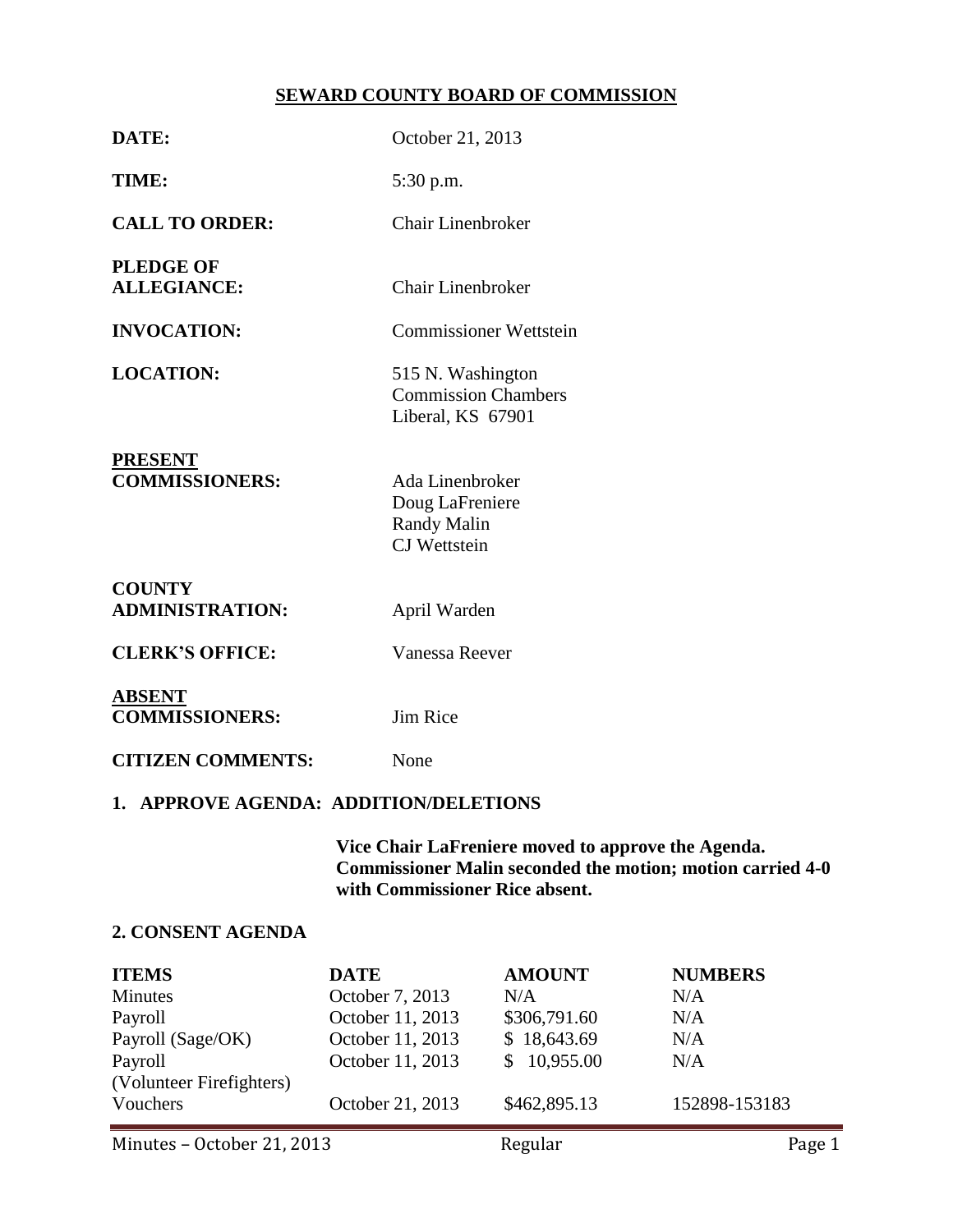| <b>Crossing Permits</b> | <b>NONE</b> |
|-------------------------|-------------|
| <b>Abates</b>           | <b>NONE</b> |
| Escapes                 | <b>NONE</b> |

## **REQUISITIONS**

| <b>DEPARTMENT</b>   | TEM            | <b>VENDOR</b> | <b>AMOUNT</b> | <b>LINE ITEM</b> |
|---------------------|----------------|---------------|---------------|------------------|
| <b>Event Center</b> | Carpet Cleaner | Daimer        | \$546.83      | 3-330-3110-481   |
|                     | Machine        | Industries    |               |                  |

**Commissioner Malin moved to approve the Consent Agenda. Vice Chair LaFreniere seconded the motion; motion carried 4-0 with Commissioner Rice absent.**

#### **3. NEW EMPLOYEES**

#### **NONE**

## **4. BIDS FOR SHERIFF VEHICLES**

As published in the High Plains Daily Leader on September 20, and September 25, 2013. At 12:00 p.m. on Friday, October 11, 2013, Bids for Sheriff's Office vehicles were opened in the County Clerk's Office. Three (3) bids were turned in for consideration.

**Commissioner Wettstein moved to approve the purchase of two (2) 2014 Dodge Charger and two (2) Dodge Pick-Up with trade in of two (2) Crown Victoria's and one (1) 2007 Ford F-150 and one (1) 2010 Ford F-150 with trade in value of \$28,402 for total of \$78,184 from Chrysler Corner. Commissioner Malin seconded the motion; motion carried 4-0 with Commissioner Rice absent.**

**Commissioner Wettstein moved to approve the purchase of one (1) 2014 Ford F-150 and one (1) 2014 Ford Explorer from Foss Motor in the amount of \$57,571 with funds to come from the forfeit fund. Commissioner Malin seconded the motion; motion carried 4-0 with Commissioner Rice absent.**

**Commissioner Wettstein moved to transfer a 2000 Chevy Tahoe and a 2002 Chevy Tahoe to the Appraisers office. Vice Chair LaFreniere seconded the motion; motion carried 4-0 with Commissioner Rice absent.**

## **5. SPRINGFIELD CEMETRY**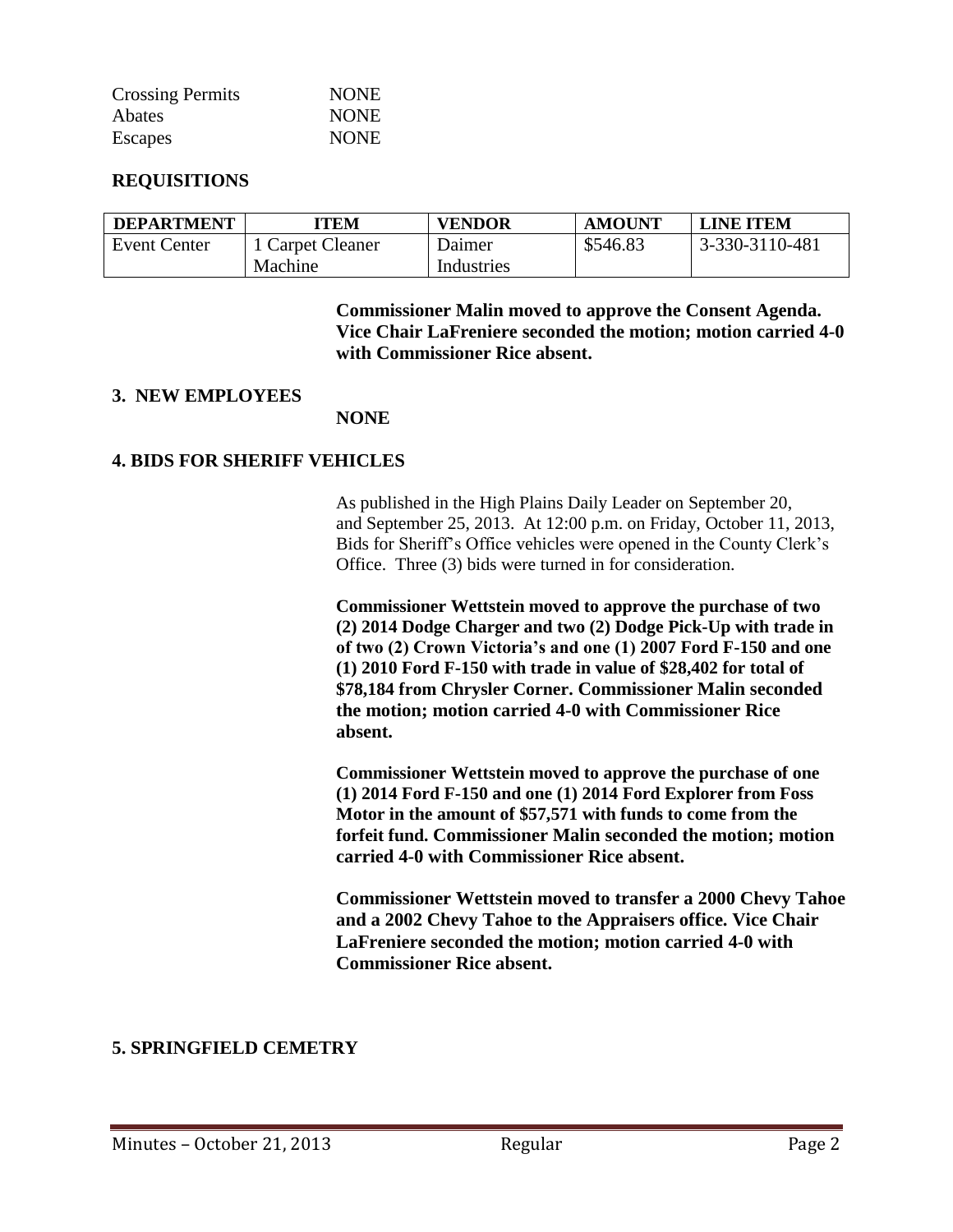**Commissioner Wettstein moved to approve \$2,500 with funds to come out of the General fund to purchase a stone memorial for the Springfield Cemetery with the names of people buried there whose monuments are missing. Vice Chair LaFreniere seconded the motion; motion carried 4-0 with Commissioner Rice absent.**

## **6. CONDITIONAL USE PERMIT CU2013-03**

**Commissioner Wettstein moved to approve Resolution 2013-13 with staff conditions. Commissioner Malin seconded the motion; motion carried 4-0 with Commissioner Rice absent.**

To see Resolution 2013-13 in its entirety, see page 6.

## **7. TEMPORARY ZONING WAIVER**

Marcie Weatherly, Planning & Zoning Director presented a written request, staff report, location maps and photos of the current home in regards to a temporary waiver of Zoning Regulations.

**Commissioner Wettstein moved to grant the waiver and allow the owner to leave the Mobile Home there while they build the house, with the stipulation that Mobile Home be removed within 60 days of completion of the house. Vice Chair LaFreniere seconded the motion; motion carried 4-0 with Commissioner Rice absent.**

## **8. COUNTY WIDE VOICE SYSTEM ZITO MEDIA**

Mark Rohlf, County IT informed the Board that the Sheriff Office and Health Dept are in need of a new phone system. He requested the Board to go with the phone system provided by Zito Media.

**Commissioner Wettstein moved the Board to update the phone system for the Sheriff Office and Health Dept with the system provided by Zito Media up to \$25,000. Vice Chair LaFreniere seconded the motion; motion carried 4-0 with Commissioner Rice absent.**

# **9. AUDITOR CONTRACT**

**Commissioner Wettstein moved to approve the contract with Hay, Rice, and Associates not to exceed \$37,500 to be paid out**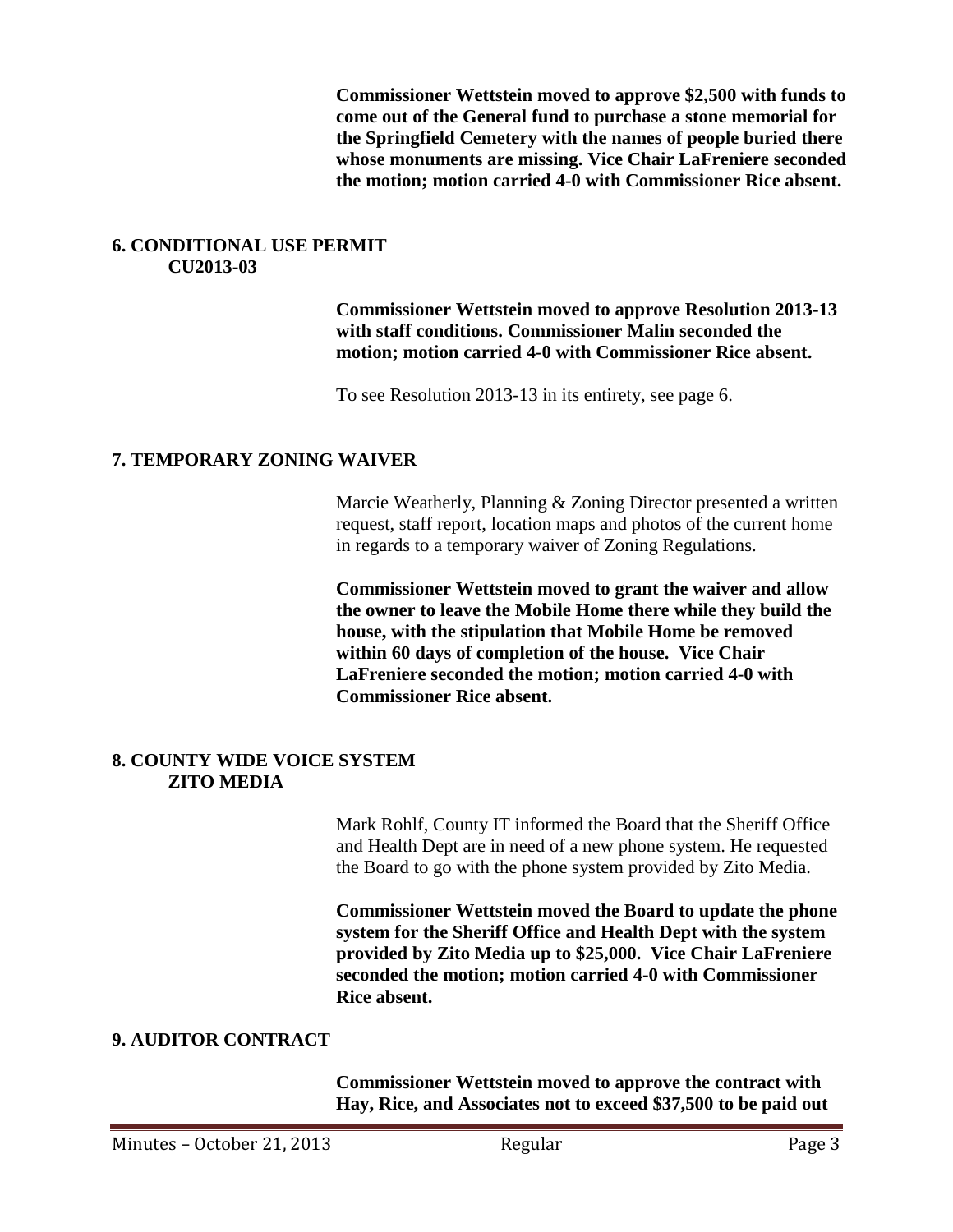**of the General Courthouse- Auditor line item for funding year 2014. Vice Chair LaFreniere seconded the motion; motion carried 4-0 with Commissioner Rice absent.**

## **10. REAL ESTATE CONTRACT SOUTHWEST HOUSING, LLC**

County Legal Counsel Dan Diepenbrock, stated he had been advised that the Southwest Housing, LLC is now Southwest Housing Partnership. He advised the Board to approve the contract like it was proposed except with the added change of the closing date of November 1.

**Vice Chair LaFreniere moved to approve the contract with Southwest Housing Partnership with the closing date of November 1, 2013. Commissioner Malin seconded the motion; motion carried 4-0 with Commissioner Rice absent.**

## **11. EXECUTIVE SESSION LEGAL**

**Commissioner Wettstein moved to recess into Executive Session for consultation with our attorney which would be deemed privileged in the attorney/client relationship under K.S.A. 75- 4319(b)(2) for 30 minutes, to include Dan Diepenbrock, County Counsel, April Warden, County Administrator, Brock Theiner, Interim Landfill Director and Terry Dees Landfill employee. To reconvene in the Commission Meeting Room at 7:00 p.m., Malin seconded the motion; motion carried 4-0 with Commissioner Rice absent.**

The meeting recessed into Executive Session at 6:30 p.m.

The meeting resumed at 7:03 p.m.

The following action was taken as a result of the Executive Session.

**Commissioner Wettstein moved to approve the purchase of two (2) Mack Trucks from Custom Truck & Equipment in Kansas City for \$114,865 per truck total \$229,730, 15 Rolloffs at \$62,708, 72 Side Loads at a total of \$33,416 from Downing in Durant, Oklahoma, two (2) Trash Bodies at \$75,000 each, totaling \$150,000 from SEC, with funds to come out of the Waste Hauling Budget and to waive the purchasing policy due**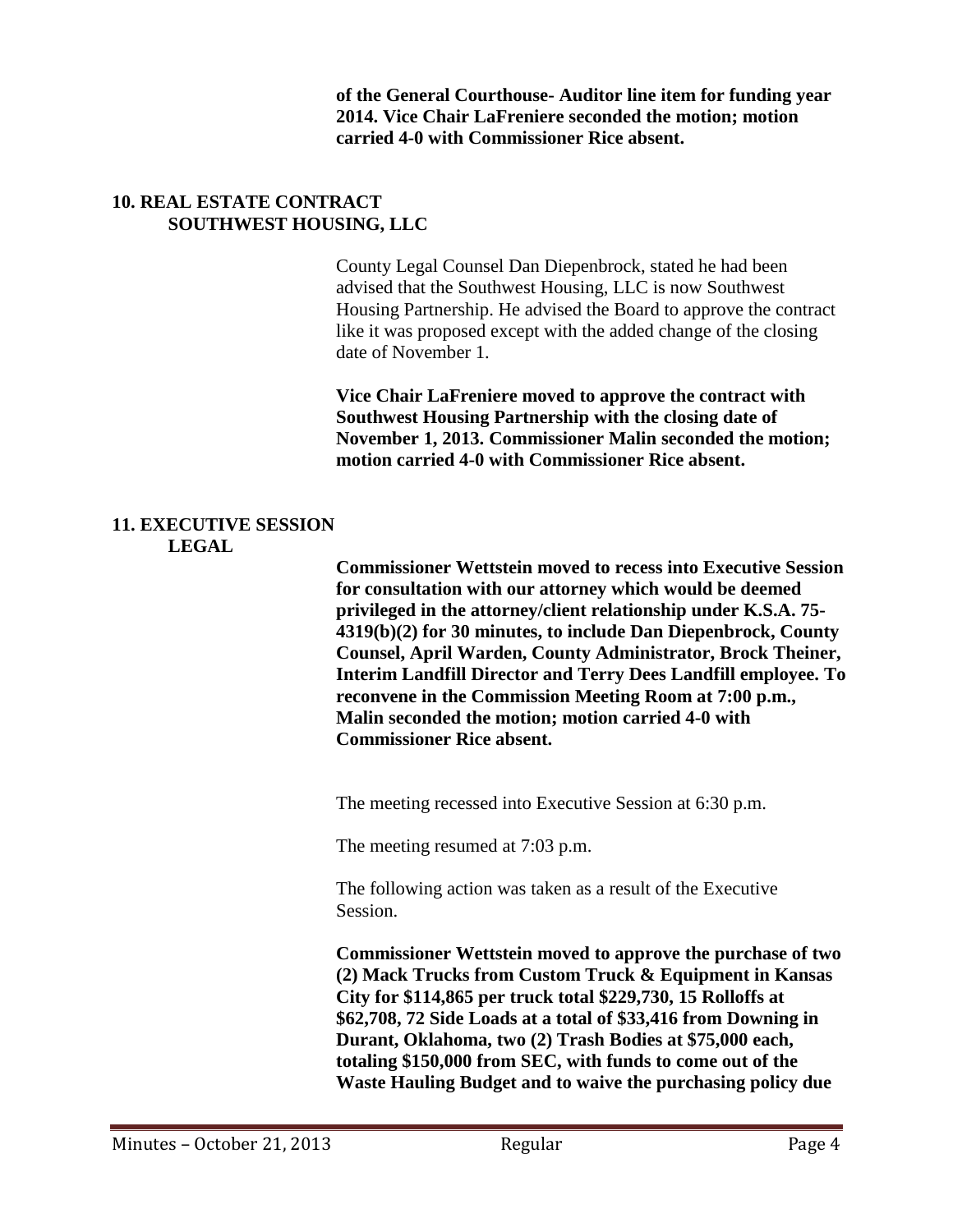**to the fact that time is of essence. Commissioner Malin seconded the motion; motion carried 4-0 with Commissioner Rice absent.**

**Commissioner Wettstein moved for the Board to join the lawsuit regarding the Oil and Gas depletion fund to be filed by John Frieden and his law firm with funds to be taken out of the General Fund. Commissioner Malin seconded the motion; motion carried 4-0 with Commissioner Rice absent.**

# **12. ADMINISTRATION COMMENTS**

April Warden, County Administrator, presented an update to the Commission.

## **13. COMMISSION COMMENTS**

Each of the commissioners had an opportunity to report on liaison meetings they had attended during the last two weeks.

## **14. SUGGESTION CARDS**

There were no suggestion cards.

l

# **ADJOURN Vice Chair LaFreniere moved to adjourn. Commissioner Malin seconded the motion; motion carried 4-0 with Commissioner Rice absent.**

The meeting adjourned at 7:20 p.m.

Ada Linenbroker, Chairperson Stacia D. Long Seward County Commission Seward County Clerk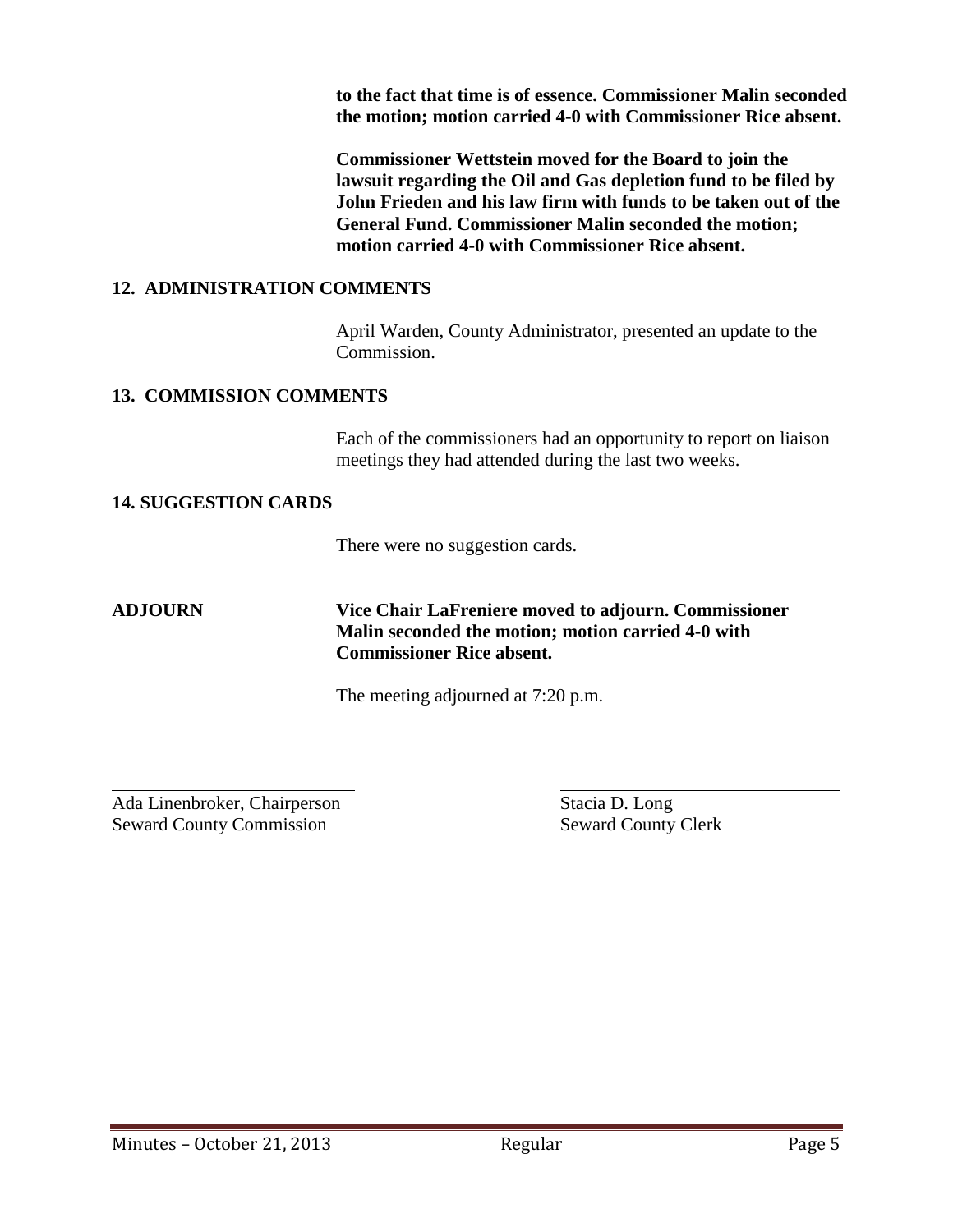# **RESOLUTION NO. 2013-13**

## **A RESOLUTION AUTHORIZING THE ISSUANCE OF CONDITIONAL USE PERMIT #CU2013-03 TO JOHN STONESTREET ALLOWING A COMMERCIAL SHOP BUILDING AT 23914 ROAD N, KISMET**

**BEFORE** the Board of County Commissioners of Seward County, Kansas:

**WHEREAS,** John Stonestreet desires to add a 62' x 120' shop building for use by J&T Stonestreet Farms on a tract of land in the NE/4 of Section 30, Township 31 South, Range 32 West of the  $6<sup>th</sup> PM$ , Seward County, Kansas more specifically described as:

Beginning at the Northeast corner thence West 594 feet of said Northeast Quarter; thence South 880 feet; thence East 594; thence North 880 feet to the place of beginning containing 12 acres more or less.

Being described as such in Book 357, Page 498 of the Office of the Register of Deeds of Seward County, Kansas.

commonly known as 23914 Road N, Kismet, Seward County, Kansas; and

**WHEREAS,** as part of these development efforts, an application was filed with the Zoning Administrator for a conditional use permit for the Property described above; and

**WHEREAS,** the Seward County Zoning Regulations Article 27-104 lists "commercial and/or retail stores and activities in the unincorporated portion of Seward County" as a conditional use that may be approved by the Governing Body; and

**WHEREAS,** the Planning Commission held a Public Hearing on October 14, 2013, reviewed the criteria for granting Conditional Use Permits as listed in the Seward County Zoning Regulations Article 32-105 (2) and recommends approval of the application; and

**WHEREAS,** the Board of County Commissioners has reviewed the application, staff report and public hearing summary on this matter and finds that approval of the request will not be detrimental to the health, safety and general welfare of the community;

**NOW, THEREFORE, BE IT RESOLVED** by the Board of County Commissioners of Seward County, Kansas that:

The Seward County Board of Commissioners hereby adopts the Seward County/City of Kismet Planning Commission's recommendation to approve the application and hereby authorizes issuance of Conditional Use Permit #CU2013-03 to John Stonestreet for construction of a 62' x 120' commercial shop building on a tract of land in the NE/4 of Section 30, Township 31 South, Range 32 West of the  $6<sup>th</sup> PM$ , commonly known as 23914 Road N, Kismet, Seward County, Kansas with the following conditions:

1. All construction permits must be obtained prior to construction and all inspections must be requested and completed in accordance with building department requirements.